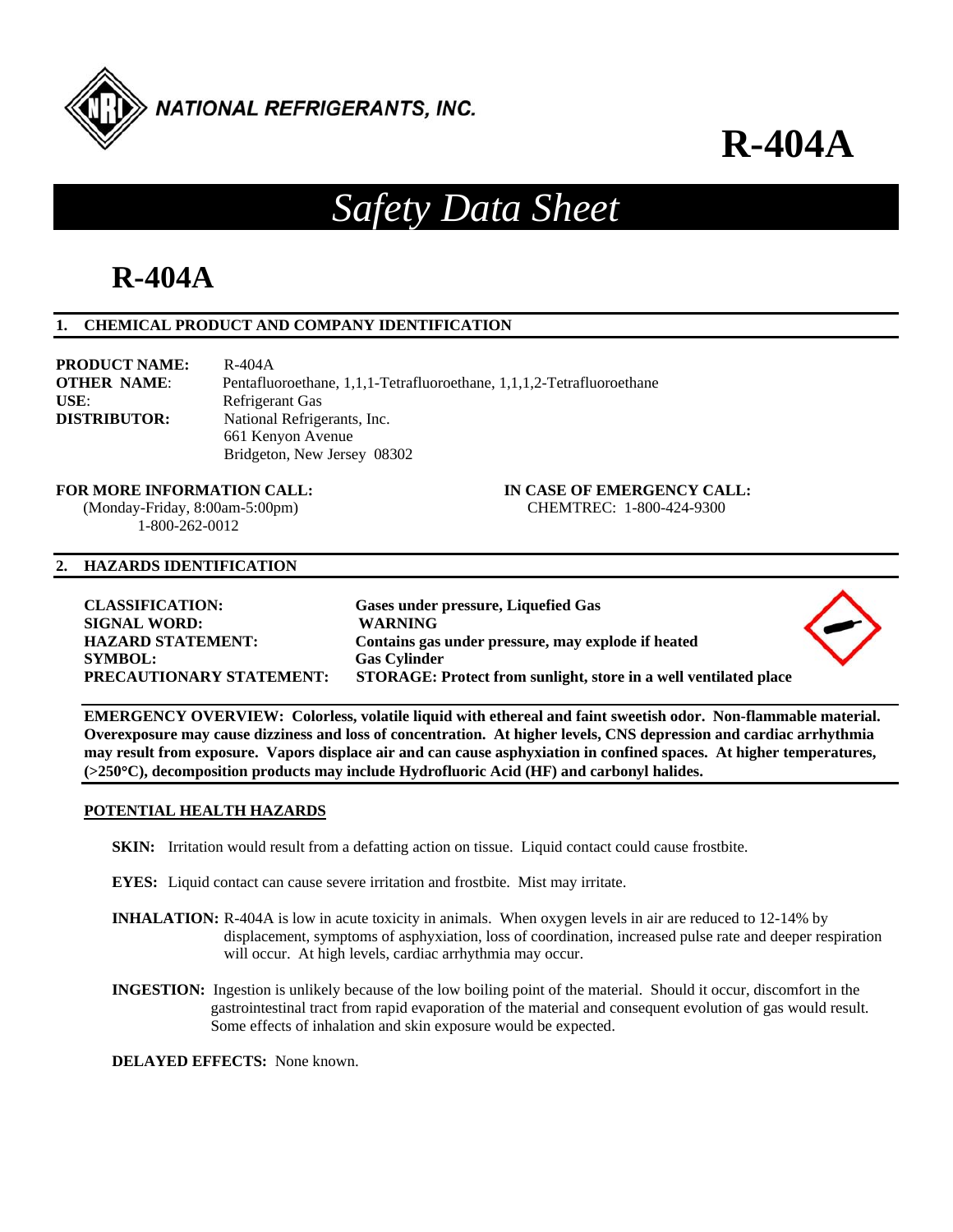

## **3. COMPOSITION / INFORMATION ON INGREDIENTS**

| <b>INGREDIENT NAME</b>               | <b>CAS NUMBER</b> | WEIGHT % |
|--------------------------------------|-------------------|----------|
| Pentafluoroethane (HFC-125)          | 354-33-6          | 44       |
| $1,1,1$ -Trifluoroethane (HFC-143a)  | 420-46-2          | 52       |
| 1,1,1,2-Tetrafluoroethane (HFC-134a) | 811-97-2          |          |

## **COMMON NAME and SYNONYMS**

R-404A; HFC-404A

There are no impurities or stabilizers that contribute to the classification of the material identified in Section 2

## **4. FIRST AID MEASURES**

- **SKIN:** Promptly flush skin with water until all chemical is removed. If there is evidence of frostbite, bathe (do not rub) with lukewarm (not hot) water. If water is not available, cover with a clean, soft cloth or similar covering. Get medical attention if symptoms persist.
- **EYES:** Immediately flush eyes with large amounts of water for at least 15 minutes (in case of frostbite water should be lukewarm, not hot) lifting eyelids occasionally to facilitate irrigation. Get medical attention if symptoms persist.
- **INHALATION:** Immediately remove to fresh air. If breathing has stopped, give artificial respiration. Use oxygen as required, provided a qualified operator is available. Get medical attention. Do not give epinephrine (adrenaline).
- **INGESTION:** Ingestion is unlikely because of the physical properties and is not expected to be hazardous. Do not induce vomiting unless instructed to do so by a physician.
- **ADVICE TO PHYSICIAN:** Because of the possible disturbances of cardiac rhythm, catecholamine drugs, such as epinephrine, should be used with special caution and only in situations of emergency life support. Treatment of overexposure should be directed at the control of symptoms and the clinical conditions.

## **5. FIRE FIGHTING MEASURES**

#### **FLAMMABLE PROPERTIES**

**FLASH POINT:** Gas, not applicable per DOT regulations **FLASH POINT METHOD:** Not applicable **AUTOIGNITION TEMPERATURE: <750°C UPPER FLAME LIMIT (volume % in air):** None\* **LOWER FLAME LIMIT (volume % in air):** None\* \*Based on ASHRAE Standard 34 with match ignition **FLAME PROPAGATION RATE (solids):** Not applicable **OSHA FLAMMABILITY CLASS:** Not applicable

## **EXTINGUISHING MEDIA:**

Use any standard agent – choose the one most appropriate for type of surrounding fire (material itself is not flammable)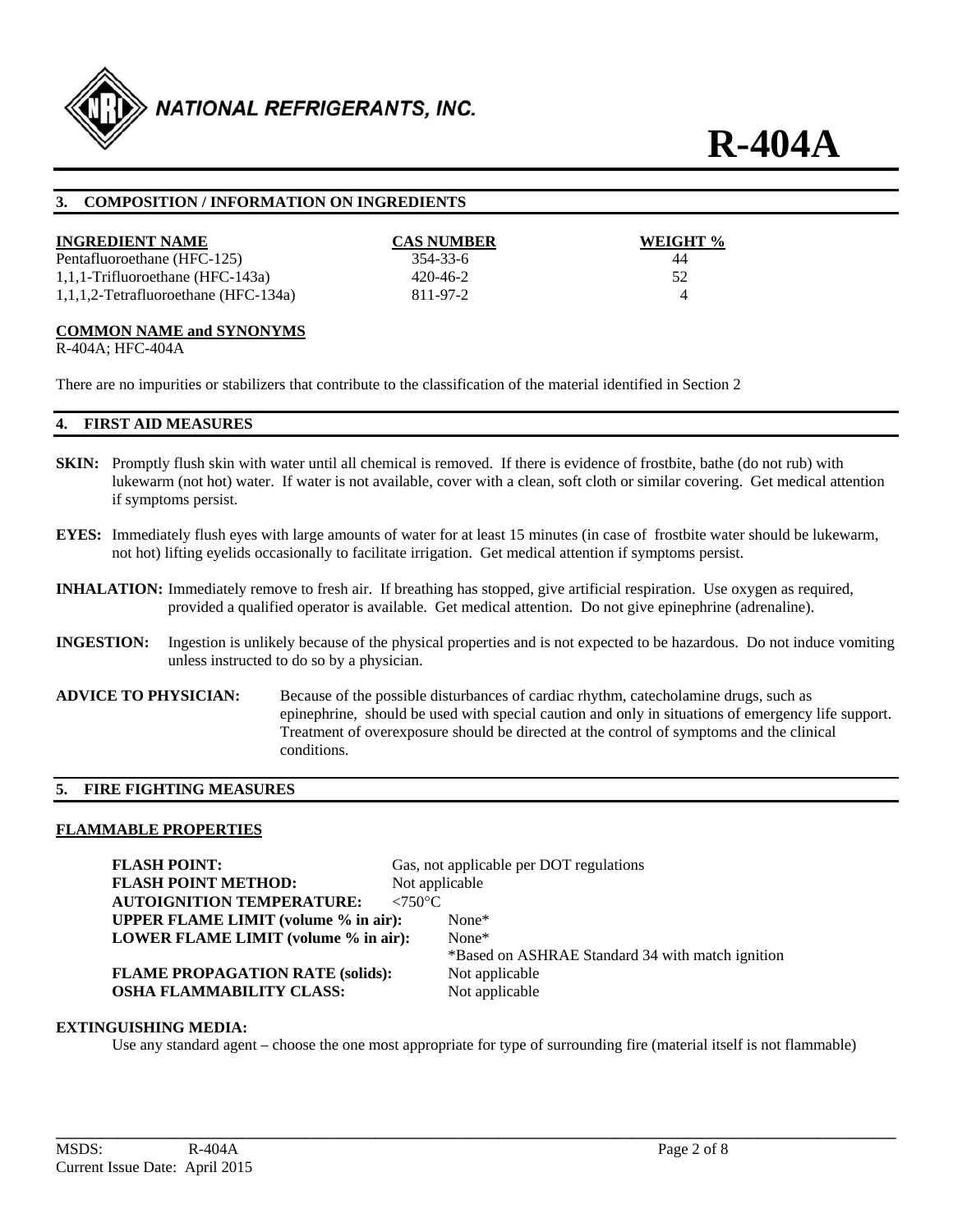

## **UNUSUAL FIRE AND EXPLOSION HAZARDS:**

 R-404A is not flammable at ambient temperatures and atmospheric pressure. However, this material will become combustible when mixed with air under pressure and exposed to strong ignition sources. Contact with certain reactive metals may result in formation of explosive or exothermic reactions under specific conditions (e.g. very high temperatures and/or appropriate pressures).

## **SPECIAL FIRE FIGHTING PRECAUTIONS/INSTRUCTIONS**:

 Firefighters should wear self-contained, NIOSH-approved breathing apparatus for protection against possible toxic decomposition products. Proper eye and skin protection should be provided. Use water spray to keep fire-exposed containers cool.

#### **6. ACCIDENTAL RELEASE MEASURES**

**IN CASE OF SPILL OR OTHER RELEASE:** (Always wear recommended personal protective equipment.) Evacuate unprotected personnel. Product dissipates upon release. Protected personnel should remove ignition sources and shut off leak, if without risk, and provide ventilation. Unprotected personnel should not return to the affected area until air has been tested and determined safe, including low-lying areas.

### **Spills and releases may have to be reported to Federal and/or local authorities. See Section 15 regarding reporting requirements.**

### **7. HANDLING AND STORAGE**

**NORMAL HANDLING:** (Always wear recommended personal protective equipment.) Avoid breathing vapors and liquid contact with eyes, skin or clothing. Do not puncture or drop cylinders, expose them to open flame or excessive heat. Use authorized cylinders only. Follow standard safety precautions for handling and use of compressed gas cylinders.

R-404A should not be mixed with air above atmospheric pressure for leak testing or any other purpose.

#### **STORAGE RECOMMENDATIONS:**

 Store in a cool, well-ventilated area of low fire risk and out of direct sunlight. Protect cylinder and its fittings from physical damage. Storage in subsurface locations should be avoided. Close valve tightly after use and when empty.

### **INCOMPATIBILITIES:**

Freshly abraded aluminum surfaces at specific temperatures and pressures may cause a strong exothermic reaction. Chemically reactive metals: potassium, calcium, powdered aluminum, magnesium, and zinc.

## **8. EXPOSURE CONTROLS / PERSONAL PROTECTION**

#### **ENGINEERING CONTROLS:**

 Provide local ventilation at filling zones and areas where leakage is probable. Mechanical (general) ventilation may be adequate for other operating and storage areas.

## **PERSONAL PROTECTIVE EQUIPMENT**

## **SKIN PROTECTION:**

 Skin contact with refrigerant may cause frostbite. General work clothing and gloves (leather) should provide adequate protection. If prolonged contact with the liquid or gas is anticipated, insulated gloves constructed of PVA, neoprene or butyl rubber should be used. Any contaminated clothing should be promptly removed and washed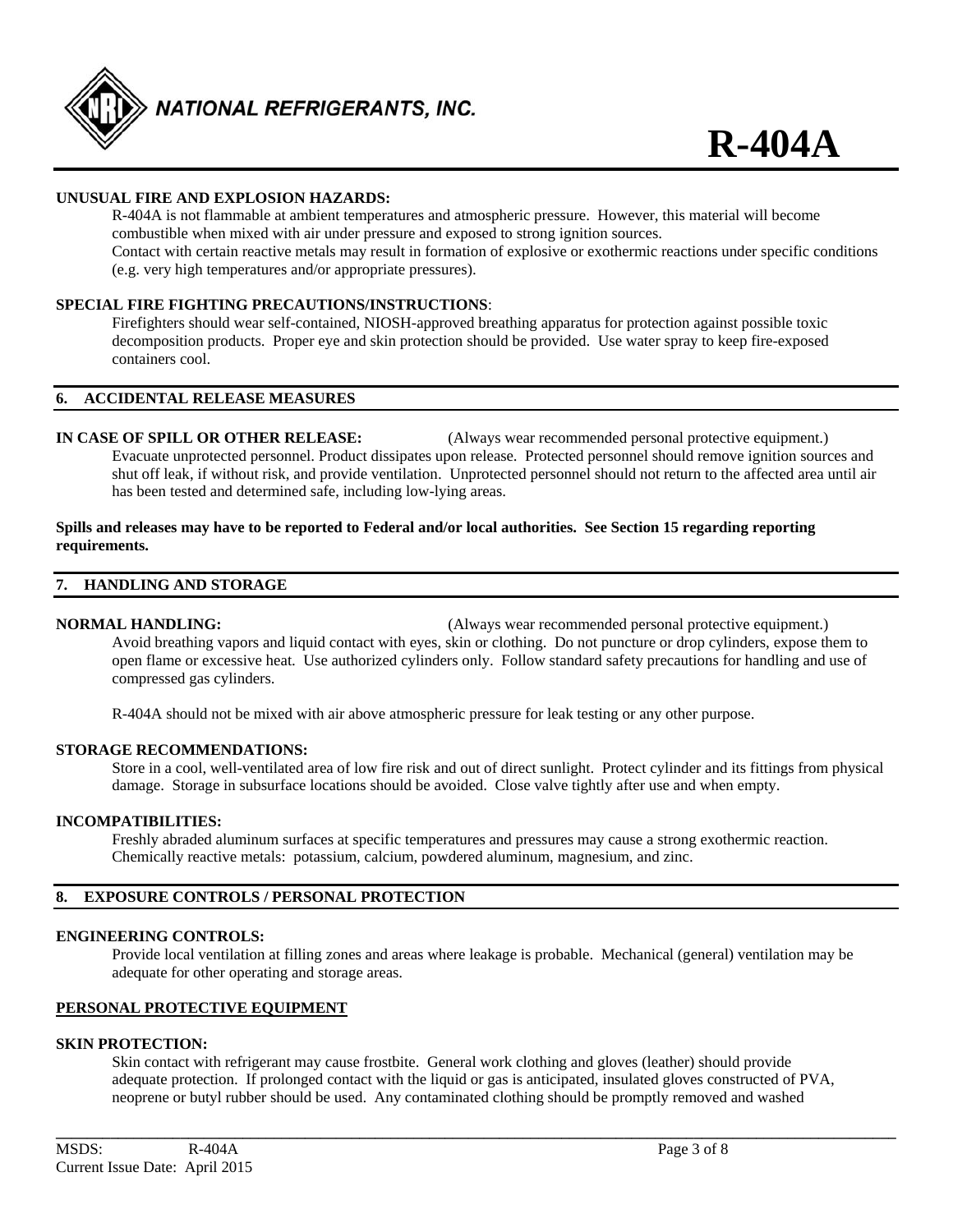

before reuse.

## **EYE PROTECTION:**

 For normal conditions, wear safety glasses. Where there is reasonable probability of liquid contact, wear chemical safety goggles.

## **RESPIRATORY PROTECTION:**

 None generally required for adequately ventilated work situations. For accidental release or non-ventilated situations, or release into confined space, where the concentration may be above the PEL of 1,000 ppm, use a self-contained, NIOSH approved breathing apparatus or supplied air respirator. For escape: use the former or a NIOSH-approved gas mask with organic vapor canister.

## **ADDITIONAL RECOMMENDATIONS:**

 Where contact with liquid is likely, such as in a spill or leak, impervious boots and clothing should be worn. High dose-level warning signs are recommended for areas of principle exposure. Provide eyewash stations and quick-drench shower facilities at convenient locations. For tank cleaning operations, see OSHA regulations, 29 CFR 1910.132 and 29 CFR 1910.133.

#### **EXPOSURE GUIDELINES**

| <b>INGREDIENT NAME</b>    | <b>ACGIH TLV</b> | <b>OSHA PEL</b> | <b>OTHER LIMIT</b>      |
|---------------------------|------------------|-----------------|-------------------------|
| Pentafluoroethane         | None             | None            | $*1000$ ppm TWA $(8hr)$ |
| 1,1,1-Trifluoroethane     | None             | None            | $*1000$ ppm TWA $(8hr)$ |
| 1,1,1,2-Tetrafluoroethane | None             | None            | $*1000$ ppm TWA $(8hr)$ |

**\_\_\_\_\_\_\_\_\_\_\_\_\_\_\_\_\_\_\_\_\_\_\_\_\_\_\_\_\_\_\_\_\_\_\_\_\_\_\_\_\_\_\_\_\_\_\_\_\_\_\_\_\_\_\_\_\_\_\_\_\_\_\_\_\_\_\_\_\_\_\_\_\_\_\_\_\_\_\_\_\_\_\_\_\_\_\_\_\_\_\_\_\_\_\_\_\_\_\_\_\_\_\_\_\_\_\_\_** 

\* = Workplace Environmental Exposure Level (AIHA)

## **OTHER EXPOSURE LIMITS FOR POTENTIAL DECOMPOSITION PRODUCTS:**

Hydrogen Fluoride: ACGIH TLV: 2 ppm ceiling, 0.5 ppm TLV-TWA

## **9. PHYSICAL AND CHEMICAL PROPERTIES**

| <b>APPEARANCE:</b>                        | Clear, colorless liquid and vapor      |
|-------------------------------------------|----------------------------------------|
| <b>PHYSICAL STATE:</b>                    | Gas at ambient temperatures            |
| <b>MOLECULAR WEIGHT:</b>                  | 120                                    |
| <b>CHEMICAL FORMULA:</b>                  | $CHF_2CF_3$ , $CH_3CF_3$ , $CH_2FCF_3$ |
| <b>ODOR:</b>                              | Faint ethereal odor                    |
| <b>SPECIFIC GRAVITY</b> (water $= 1.0$ ): | 1.08 @ 21.1 °C (70 °F)                 |
| <b>SOLUBILITY IN WATER (weight %):</b>    | Unknown                                |
| $pH$ :                                    | Neutral                                |
| <b>BOILING POINT:</b>                     | $-47.8$ °C ( $-54.0$ °F)               |
| <b>FREEZING POINT:</b>                    | Not Determined                         |
| <b>VAPOR PRESSURE:</b>                    | 182.9 psia @ 70°F                      |
|                                           | 370.9 psia @ 130°F                     |
| VAPOR DENSITY (air $= 1.0$ ):             | 3.43                                   |
| <b>EVAPORATION RATE:</b>                  | >1COMPARED TO: $CC14 = 1$              |
| % VOLATILES:                              | 100                                    |
| <b>ODOR THRESHHOLD:</b>                   | Not established                        |
| <b>FLAMMABILITY:</b>                      | Not applicable                         |
| LEL/UEL:                                  | None/None                              |
| <b>RELATIVE DENSITY:</b>                  | 1.08 g/cm <sup>3</sup> at 21.1 C       |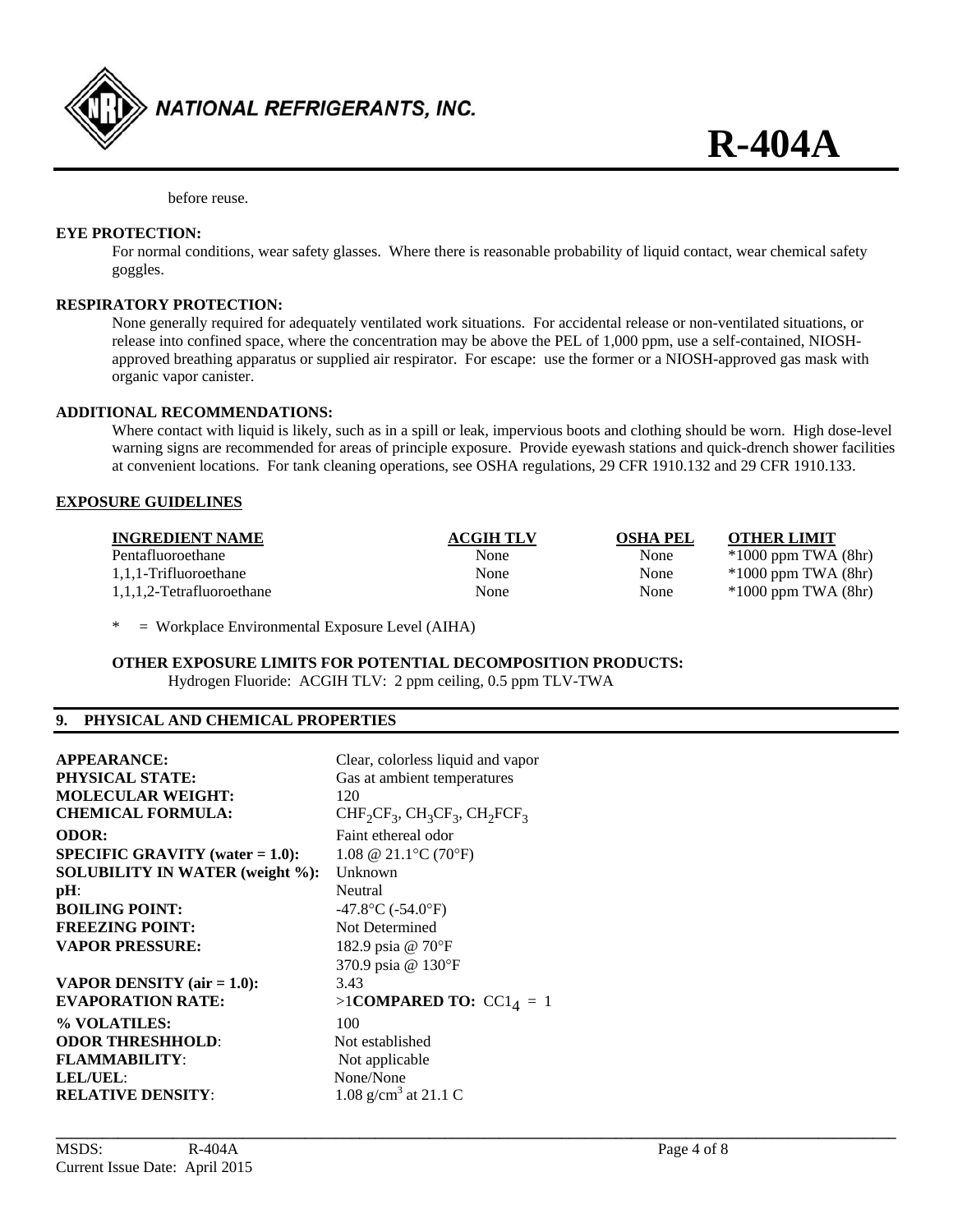

## **PARTITION COEFF (n-octanol/water)** Not applicable **AUTO IGNITION TEMP**: >750˚C **DECOMPOSITION TEMPERATURE**: >250˚ C **VISCOSITY:** Not applicable **FLASH POINT:** Not applicable

(Flash point method and additional flammability data are found in Section 5.)

## **10. STABILITY AND REACTIVITY**

## **NORMALLY STABLE: (CONDITIONS TO AVOID):**

The product is stable.

 Do not mix with oxygen or air above atmospheric pressure. Any source of high temperature, such as lighted cigarettes, flames, hot spots or welding may yield toxic and/or corrosive decomposition products.

#### **INCOMPATIBILITIES:**

 (Under specific conditions: e.g. very high temperatures and/or appropriate pressures) – Freshly abraded aluminum surfaces (may cause strong exothermic reaction). Chemically active metals: potassium, calcium, powdered aluminum, magnesium and zinc.

## **HAZARDOUS DECOMPOSITION PRODUCTS:**

Halogens, halogen acids and possibly carbonyl halides.

## **HAZARDOUS POLYMERIZATION:**

Will not occur.

## **11. TOXICOLOGICAL INFORMATION**

#### **IMMEDIATE (ACUTE) EFFECTS:**

| HFC-125:  | $LC_{50}$ : Inhalation 4 hr. (rat) - > 800,000 ppm / Cardiac Sensitization threshold (dog) 75,000 ppm   |
|-----------|---------------------------------------------------------------------------------------------------------|
| HFC-143a: | $LC_{50}$ : Inhalation 4hr. (rat) - > 540,000 ppm / Cardiac Sensitization threshold (dog) > 250,000 ppm |
| HFC-134a: | $LC_{50}$ : Inhalation 4hr. (rat) - > 500,000 ppm / Cardiac Sensitization threshold (dog) > 80,000 ppm  |

## **DELAYED (SUBCHRONIC AND CHRONIC) EFFECTS:**

| $HFC-125$ : | Teratogenic NOEL (rat and rabbit) $-50,000$ ppm                                  |
|-------------|----------------------------------------------------------------------------------|
|             | Subchronic inhalation (rat) NOEL - $\geq$ 50,000 ppm / Chronic NOEL - 10,000 ppm |
| HFC-143a:   | Teratogenic NOEL (rat and rabbit) $-50,000$ ppm                                  |
|             | Subchronic inhalation (rat) NOEL - $\geq$ 50,000 ppm                             |
| HFC-134a:   | Teratogenic NOEL (rat and rabbit) $-40,000$ ppm                                  |
|             | Subchronic inhalation (rat) NOEL – 50,000 ppm / Chronic NOEL – 10,000 ppm        |
|             |                                                                                  |

### **OTHER DATA:**

| HFC-125, HFC-134a: | Not active in four genetic studies |
|--------------------|------------------------------------|
| HFC-143a:          | Not active in two genetic studies  |

## **REPEATED DOSE TOXICITY:**

Lifetime inhalation exposure of male rats was associated with a small increase in salivary gland fibrosarcomas.

## **FURTHER INFORMATION**:

 Acute effects of rapid evaporation of the liquid may cause frostbite. Vapors are heavier than air and can displace oxygen causing difficulty breathing or suffocation. May cause cariac arrhythmia.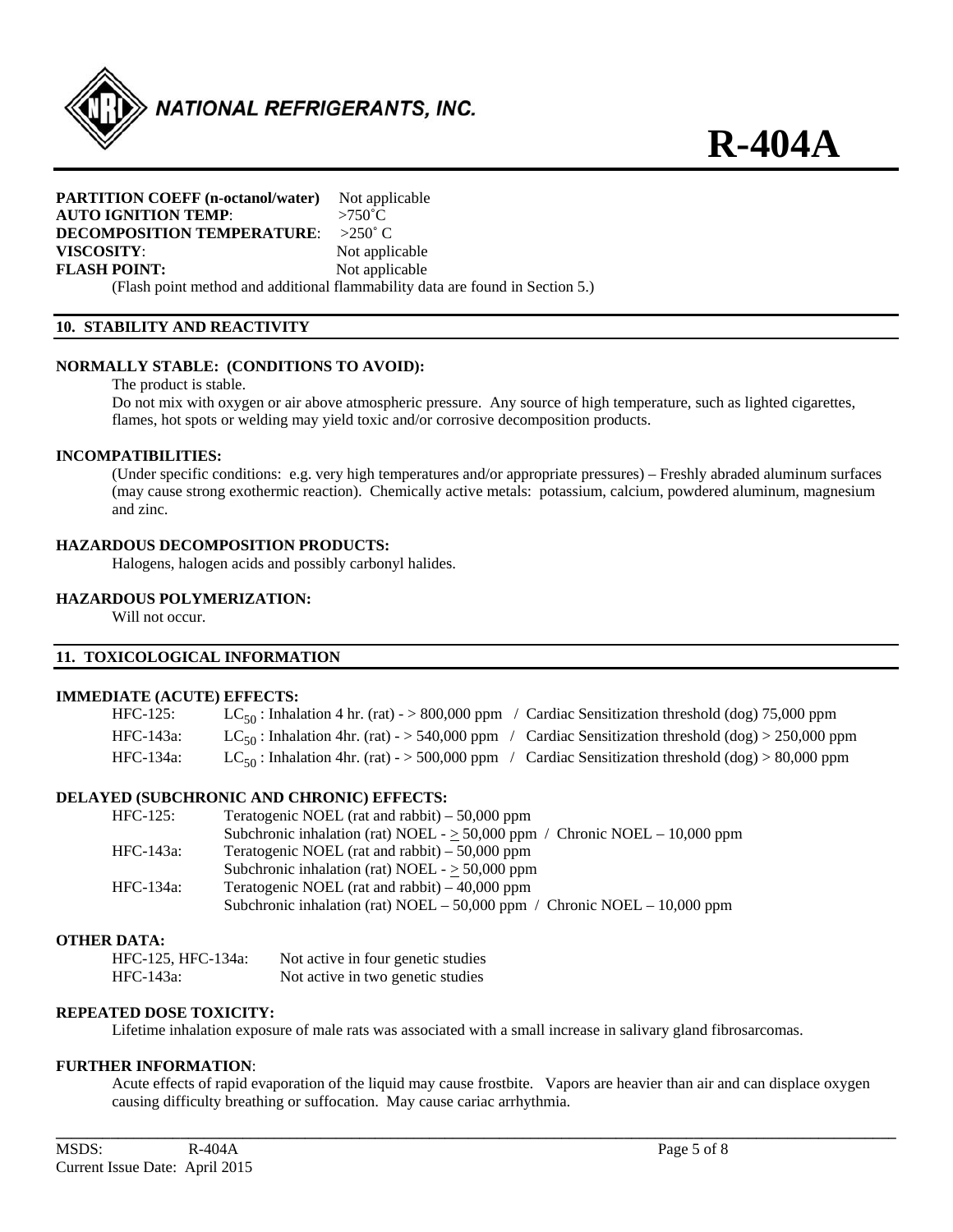

## **POTENTIAL HEALTH HAZARDS**

**SKIN:** Irritation would result from a defatting action on tissue. Liquid contact could cause frostbite. **EYES:** Liquid contact can cause severe irritation and frostbite. Mist may irritate.

- **INHALATION:** R-404A is low in acute toxicity in animals. When oxygen levels in air are reduced to 12-14% by displacement, symptoms of asphyxiation, loss of coordination, increased pulse rate and deeper respiration will occur. At high levels, cardiac arrhythmia may occur.
- **INGESTION:** Ingestion is unlikely because of the low boiling point of the material. Should it occur, discomfort in the gastrointestinal tract from rapid evaporation of the material and consequent evolution of gas would result. Some effects of inhalation and skin exposure would be expected.

**DELAYED EFFECTS:** None known. **Ingredients found on one of the OSHA designated carcinogen lists are listed belOW** 

| <b>INGREDIENT NAME</b>                | <b>NTP STATUS</b> | <b>IARC STATUS</b> | <b>OSHA LIST</b> |
|---------------------------------------|-------------------|--------------------|------------------|
| No ingredients listed in this section |                   |                    |                  |

#### **FURTHER INFORMATION**:

Acute effects of rapid evaporation of the liquid may cause frostbite. Vapors are heavier than air and can displace oxygen causing difficulty breathing or suffocation. May cause cardiac arrhythmia.

## **12. ECOLOGICAL INFORMATION**

**Degradability (BOD):** R-404A is a gas at room temperature; therefore, it is unlikely to remain in water. **Octanol Water Partition Coefficient:** See section 9

### **13. DISPOSAL CONSIDERATIONS**

## **RCRA**

**Is the unused product a RCRA hazardous waste if discarded?** Not a hazardous waste. **If yes, the RCRA ID number is:** Not applicable.

## **OTHER DISPOSAL CONSIDERATIONS:**

 Disposal must comply with federal, state, and local disposal or discharge laws. R-404A is subject to U.S. Environmental Protection Agency Clean Air Act Regulations Section 608 in 40 CFR Part 82 regarding refrigerant recycling.

The information offered here is for the product as shipped. Use and/or alterations to the product such as mixing with other materials may significantly change the characteristics of the material and alter the RCRA classification and the proper disposal method.

#### **14. TRANSPORT INFORMATION**

| <b>US DOT ID NUMBER:</b>     | <b>UN3337</b>          |
|------------------------------|------------------------|
| US DOT PROPER SHIPPING NAME: | Refrigerant gas R 404A |
| <b>US DOT HAZARD CLASS:</b>  | 22                     |
| US DOT PACKING GROUP:        | Not applicable         |

For additional information on shipping regulations affecting this material, contact the information number found in Section 1.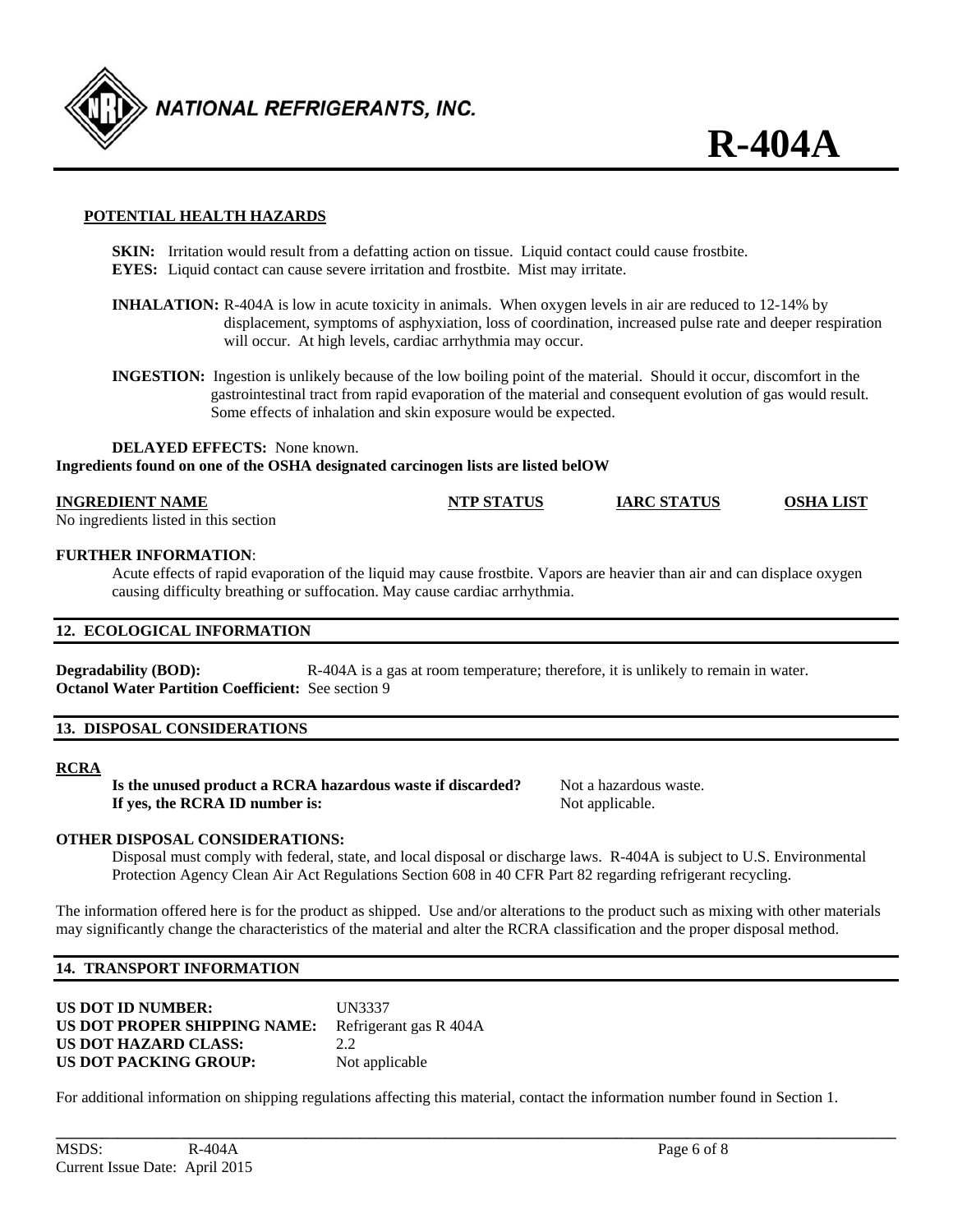

## **15. REGULATORY INFORMATION**

## **TOXIC SUBSTANCES CONTROL ACT (TSCA)**

**TSCA INVENTORY STATUS:** Components listed on the TSCA inventory

**OTHER TSCA ISSUES:** Subject to Section 12 (b) export notification. May contain 0-10ppm Ethane, 2-chloro-1,1,1-trifluoro CAS # 75-88-7

#### **SARA TITLE III / CERCLA**

"Reportable Quantities" (RQs) and/or "Threshold Planning Quantities" (TPQs) exist for the following ingredients.

#### **INGREDIENT NAME SARA / CERCLA RQ (lb.) SARA EHS TPQ (lb.)**

No ingredients listed in this section

**Spills or releases resulting in the loss of any ingredient at or above its RQ requires immediate notification to the National Response Center [(800) 424-8802] and to your Local Emergency Planning Committee.** 

**SECTION 311 HAZARD CLASS:** IMMEDIATE PRESSURE

#### **SARA 313 TOXIC CHEMICALS:**

The following ingredients are SARA 313 "Toxic Chemicals". CAS numbers and weight percents are found in Section 2.

#### **INGREDIENT NAME COMMENT**

No ingredients listed in this section

## **STATE RIGHT-TO-KNOW**

In addition to the ingredients found in Section 2, the following are listed for state right-to-know purposes.

## **INGREDIENT NAME WEIGHT % COMMENT**

No ingredients listed in this section

## **ADDITIONAL REGULATORY INFORMATION:**

 R-404A is subject to U.S. Environmental Protection Agency Clean Air Act Regulations at 40 CFR Part 82. **WARNING:** Contains Pentafluoroethane (HFC-125), 1,1,1-trifluoroethane, tetrafluoroethane, greenhouse gases which may contribute to global warming. **Do not vent** to the atmosphere. To comply with provisions of the U.S. Clean Air Act, any residual must be recovered.

#### **WHMIS CLASSIFICATION (CANADA):**

 This product has been evaluated in accordance with the hazard criteria of the CPR and the MSDS contains all the information required by the CPR.

**\_\_\_\_\_\_\_\_\_\_\_\_\_\_\_\_\_\_\_\_\_\_\_\_\_\_\_\_\_\_\_\_\_\_\_\_\_\_\_\_\_\_\_\_\_\_\_\_\_\_\_\_\_\_\_\_\_\_\_\_\_\_\_\_\_\_\_\_\_\_\_\_\_\_\_\_\_\_\_\_\_\_\_\_\_\_\_\_\_\_\_\_\_\_\_\_\_\_\_\_\_\_\_\_\_\_\_\_** 

## **FOREIGN INVENTORY STATUS:**

 EU – EINECS # 2065578 – HFC-125 # 2069965 – HFC-143a # 223770 – HFC-134a

#### **16. OTHER INFORMATION**

MSDS: R-404A Page 7 of 8 Current Issue Date: April 2015